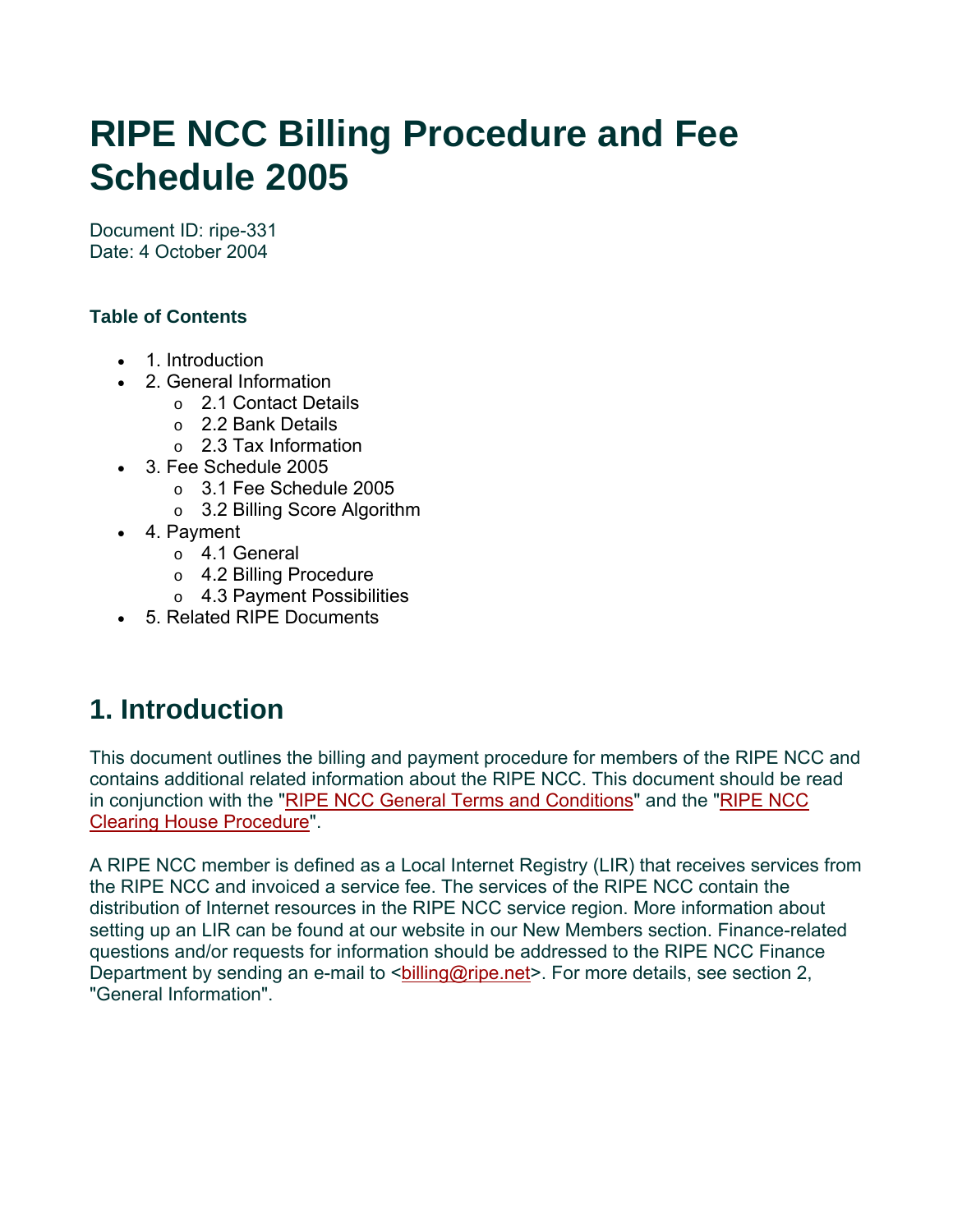### **2. General Information**

#### **2.1 Contact Details**

#### *Postal Address:*

RIPE NCC P.O. Box 10096 1001 EB Amsterdam The Netherlands

#### *Office Location:*

RIPE NCC Singel 258 1016 AB Amsterdam The Netherlands

| <i>Email:</i> | billing@ripe.net |  |  |  |  |
|---------------|------------------|--|--|--|--|
| Phone:        | +31 20 535 4444  |  |  |  |  |
| Fax:          | +31 20 535 4447  |  |  |  |  |

*Business information:* 

VAT Number: NL806268220 B01 Chamber of Commerce no.: 40539632 (registered in Amsterdam)

#### **2.2 Bank Details**

| Account Number (IBAN): | NL37ABNA0618139087   |
|------------------------|----------------------|
| <b>Account Holder:</b> | <b>RIPE NCC</b>      |
| Bank:                  | <b>ABN-AMRO Bank</b> |
| Bank address:          | Dam 2                |
|                        | PO Box 3935          |
|                        | 1001 AS, Amsterdam   |
|                        | The Netherlands      |
| <b>SWIFT Code:</b>     | ABNANL2A             |
|                        |                      |

**When paying by bank transfer, always mention your payment reference (i.e. customer number and invoice number).**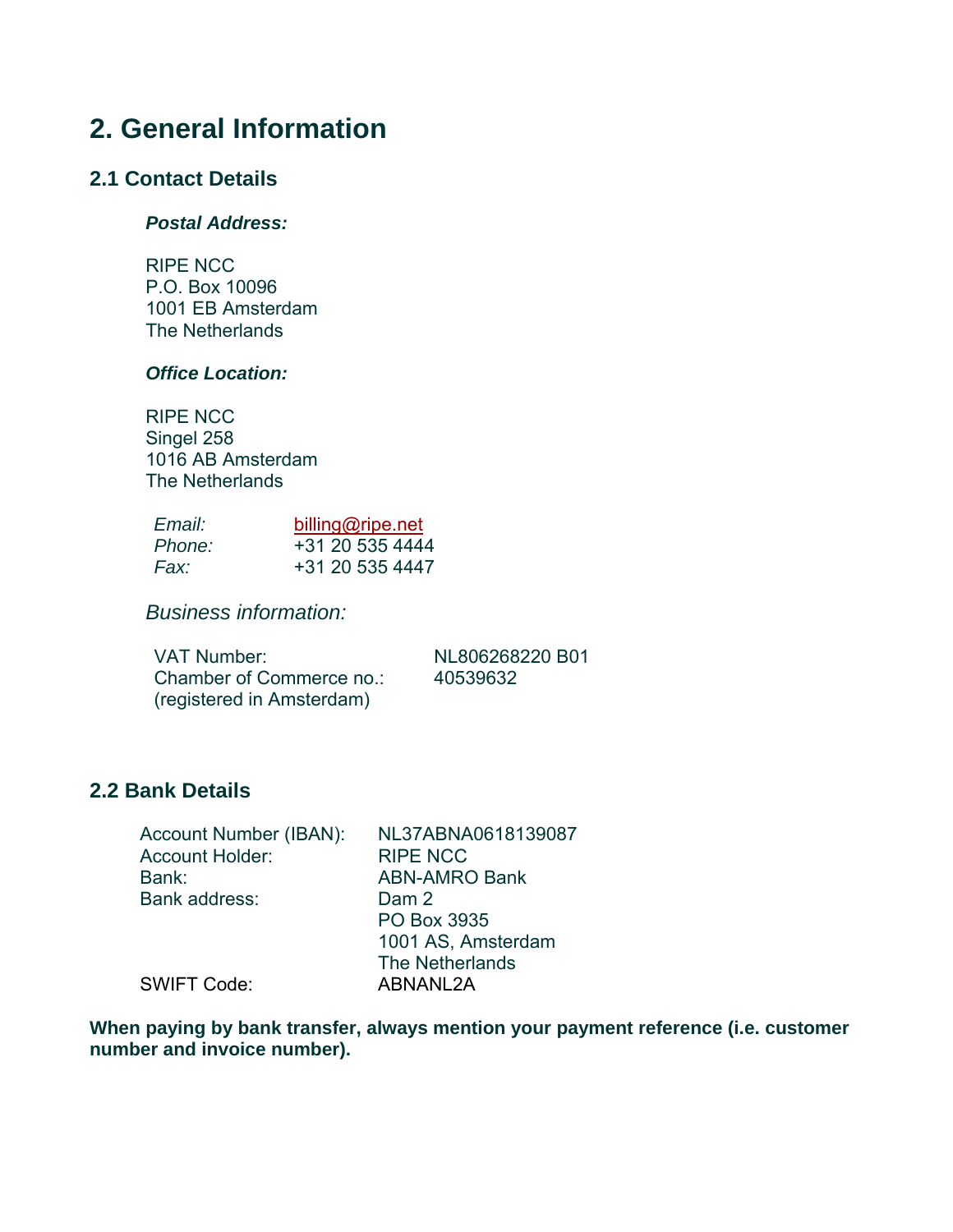### **2.3 Tax Information**

The RIPE NCC is an association registered in The Netherlands and subject to the Dutch Tax Law. The RIPE NCC is subject to Value Added Tax (VAT) in the Netherlands and, due to an agreement with the Dutch Tax Authority, is not subject to Corporate Income Tax (CIT). More information about this agreement can be found in the ["RIPE NCC Clearing House](http://www.ripe.net/ripe/docs/clearinghouse.html)  [Procedure"](http://www.ripe.net/ripe/docs/clearinghouse.html).

The following VAT rules apply for the service fees:

- Non EU members  $\rightarrow$  No VAT in the Netherlands
- EU members with a VAT number  $\rightarrow$  No VAT in the Netherlands (VAT is taxable in the country of origin of the member)
- EU members without VAT number  $\rightarrow$  VAT taxable in the Netherlands
- NL members  $\rightarrow$  VAT taxable in the Netherlands

A certificate concerning the RIPE NCC VAT capacity ("Certificate Concerning the Capacity of the Taxpayer") can be obtained by contacting <br/>billing@ripe.net>. Please note that the RIPE NCC does not interfere with the local tax regulations of the member's country of origin.

### **3. Fee Schedule 2005**

### **3.1 Fee Schedule 2005**

The RIPC NCC service fees are fixed annual charges and are based on the billing category of a member. To determine the billing category for a member, a score is calculated on the basis of the resources allocated or assigned at the request of the member. The scoring system is based on Internet resource allocations or assignments made to the member over time taking into account IPv4 (PA and PI), IPv6 and AS Numbers. The RIPE NCC has defined an algorithm to determine the categories (see section 3.2, "Billing Score Algorithm"). New members pay a one-time sign-up fee, which is included in the first invoice, and are automatically assigned the billing category Extra Small (see table below for the other billing categories). When existing members need to re-sign the RIPE NCC standard Service Agreement (for example in case of an organisation name change) no sign-up fee will be charged.

LIRs that take over allocations from other members are invoiced an administration fee to cover administrative costs. This fee is based on the number of members that the LIR is taking allocations from and not on the number of allocations that the LIR is taking over. The administration fee is also charged when LIRs wish to change their registry ID.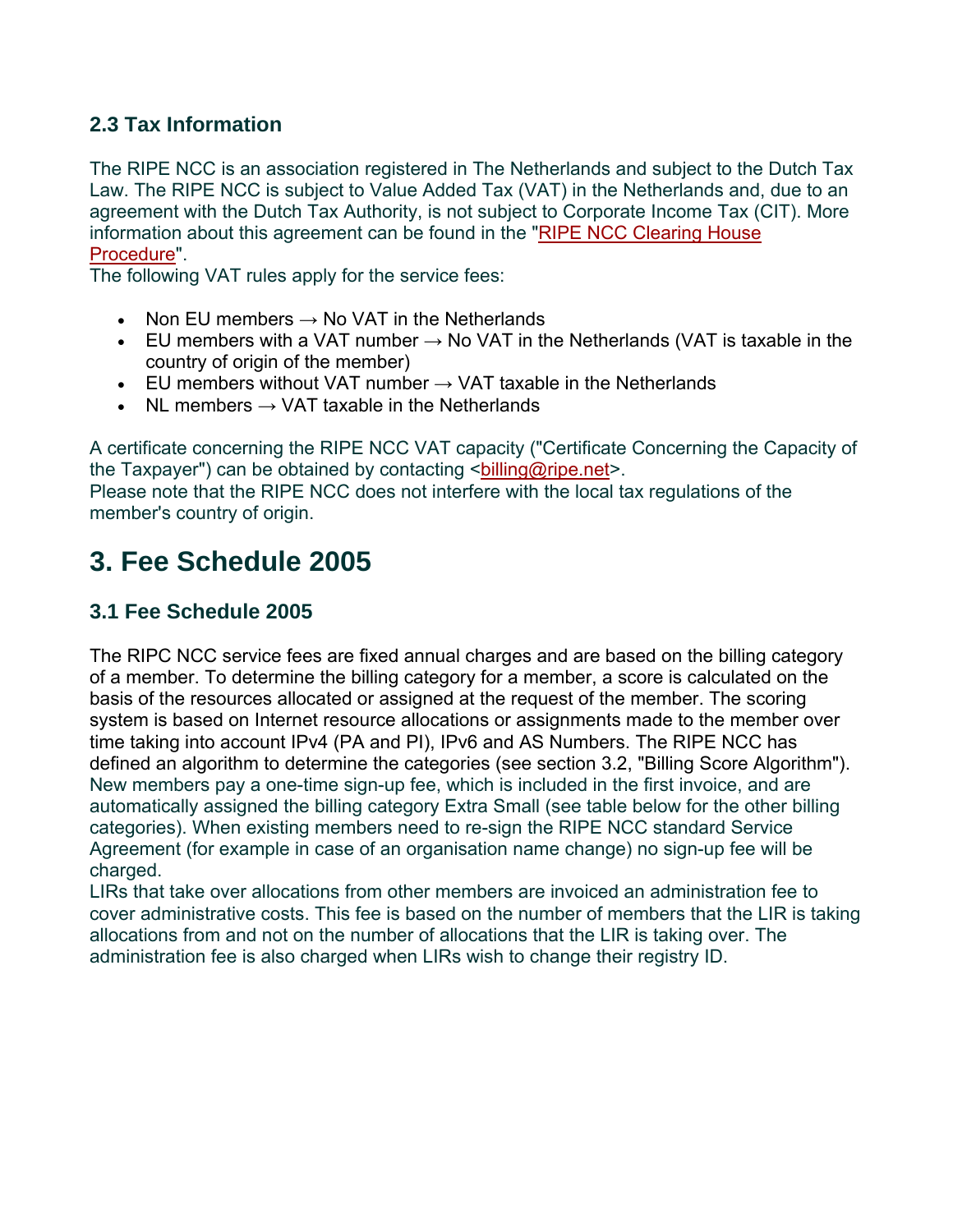The 2005 fee schedule is as follows:

| <b>LIR billing category</b> | <b>Annual fee</b> | Half yearly fee* | Quarterly fee* |  |
|-----------------------------|-------------------|------------------|----------------|--|
|                             |                   |                  |                |  |
| <b>EXTRA SMALL</b>          | € 1,750           | € 900            | €462           |  |
| <b>SMALL</b>                | € 2,250           | € 1,150          | € 587          |  |
| <b>MEDIUM</b>               | € 3,150           | € 1,600          | € 812          |  |
| <b>LARGE</b>                | € 4,750           | € 2,400          | € 1,212        |  |
| <b>EXTRA LARGE</b>          | € 6,500           | € 3,275          | € 1,650        |  |

| Sign-up fee                | € 2.000 |
|----------------------------|---------|
| <b>Administration fee</b>  | € 1.250 |
|                            |         |
| Late-payment charge        | € 100   |
| Late-payment interest rate | 5%      |

\* This includes a 25 EUR administration charge per invoice.

Registries established during the course of the year are charged as follows:

| New LIR established during: | <b>Total fee</b> | (note: New LIR always starts in<br>category Extra Small)  |
|-----------------------------|------------------|-----------------------------------------------------------|
|                             |                  |                                                           |
| 1st quarter                 | € 3,750          | Sign-up fee $(€2,000) + full$ yearly<br>fee (€1,750)      |
| 2nd quarter                 | € 3,312          | Sign-up fee $(€2,000) + 3/4$ yearly<br>fee (€1,312)       |
| 3rd quarter                 | € 2,875          | Sign-up fee $(\epsilon 2,000)$ + 1/2 yearly<br>fee (€875) |
| 4th quarter                 | € 2,437          | Sign-up fee $(\epsilon 2,000)$ + 1/4 yearly<br>fee (€437) |

### **3.2 Billing Score Algorithm**

To determine the billing category for each member an algorithm has been defined, i.e. the Billing Score Algorithm. Each member is allocated a score according this algorithm.

To determine the billing category for a member, a score is calculated on the basis of the resources allocated or assigned at the request of the member. The scoring system is based on Internet resource allocations or assignments made to the member over time taking into account IPv4 (PA and PI), IPv6 and AS Numbers.

For the purpose of this scoring algorithm, an allocation of IPv4 /20 is equivalent to one IPv6 /32 allocation or to one AS Number. The following table shows how scoring units are determined based on resource usage. To establish scoring units based on larger or smaller resource usage, the same ratio applies.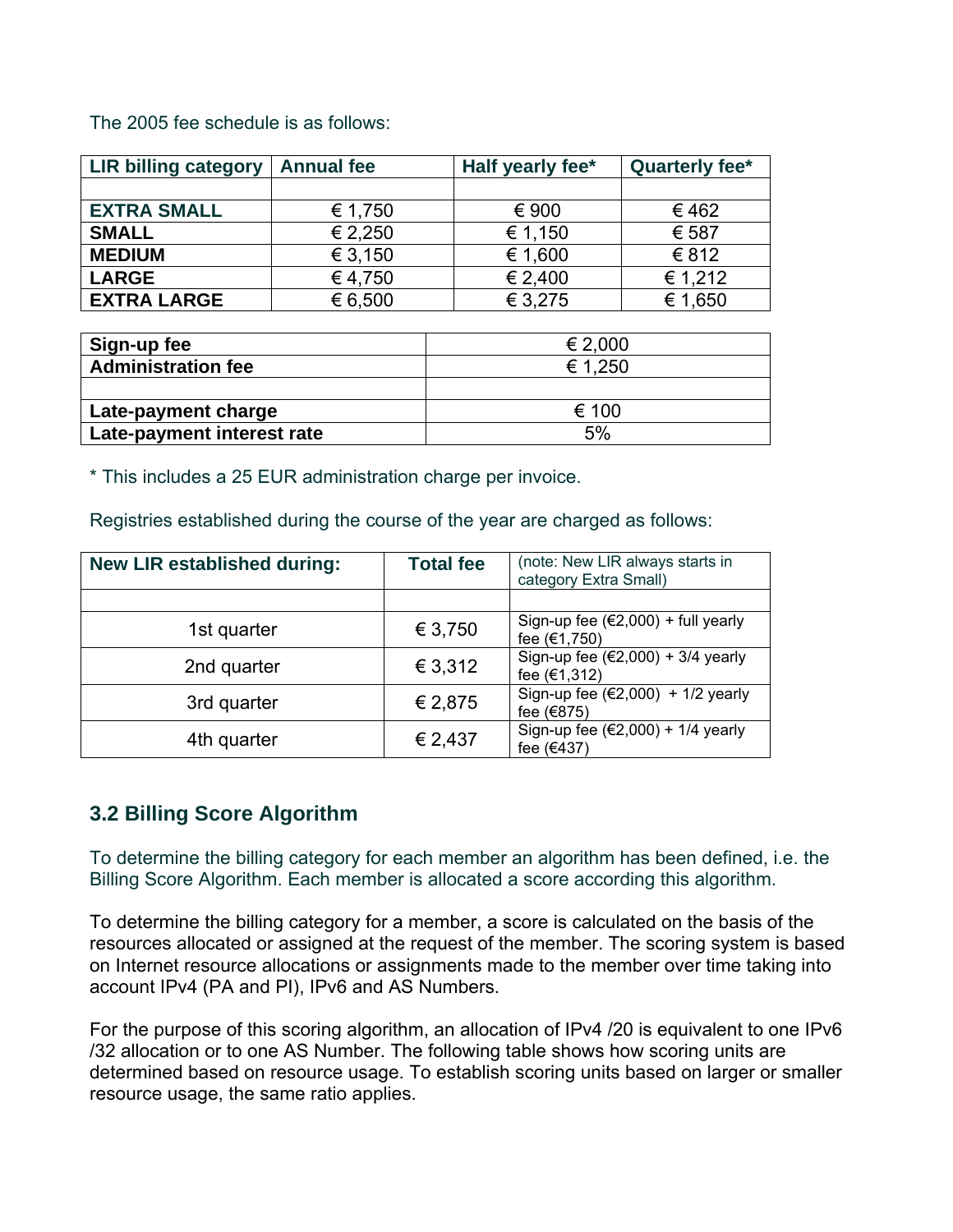| Prefix IP <sub>v4</sub> | Prefix IPv6           |   | <b>AS Numbers</b><br>2004 |   | Prefix PI IPv4<br>2004            | Scoring<br>Unit |
|-------------------------|-----------------------|---|---------------------------|---|-----------------------------------|-----------------|
| IPv4/21                 | $\triangle$ IPv6 / 33 | ᅀ |                           |   | PI IPv4 / 25 $\triangleq$         | $0.5^{\circ}$   |
| IPv4/20                 | $\triangle$ IPv6/32   |   | $\triangle$ 1 ASN         |   | $\triangle$ PIIPv4/24 $\triangle$ |                 |
| IPv4/19                 | $\triangle$ IPv6/31   |   | $\triangle$ 2 ASN         |   | $\triangle$ PIIPv4/23 $\triangle$ | $\mathcal{P}$   |
| IPv4/18                 | $\triangle$ IPv6 / 30 |   | $\triangle$ 4 ASN         | ᅀ | PI IPv4 / 22 $\triangleq$         | 4               |

**Note:** For AS Numbers and PI IPv4 allocations/assignments, only the allocations from the past 12 months dating back from the 30 September 2004 are taken into account as these resources are allocated or assigned on behalf of third parties.

Using this matching system, the following algorithm is run to determine the total score per member:

 N S (reg) =  $\Sigma_{i=1}$  a<sub>i</sub> \* t<sub>i</sub>

 $a_i$  = Scoring unit

 $t_i$  = Time function of allocation/assignment i (year of allocation – 1992)

N = Number of allocations/assignments

The total score per member is the sum of all allocation scores for that member with a time factor applied to give more weight to recent allocations. Thus, the relative weight of a given allocation decreases over time.

The billing scores for members were determined on 30 September 2004. The billing categories are as follows.

| <b>Billing Category</b> | <b>Maximum score</b> | <b>Cumulative % of total</b><br>members |  |
|-------------------------|----------------------|-----------------------------------------|--|
|                         |                      |                                         |  |
| <b>EXTRA SMALL</b>      | 9.75                 | 18.7 %                                  |  |
| <b>SMALL</b>            | 54                   | 74.7 %                                  |  |
| <b>MEDIUM</b>           | 350                  | 95 %                                    |  |
| <b>LARGE</b>            | 1849                 | 99 %                                    |  |
| <b>EXTRA LARGE</b>      | 49,188               | 100 %                                   |  |

For more information see the [RIPE NCC Charging Scheme 2005.](http://www.ripe.net/ripe/docs/charging2005.html)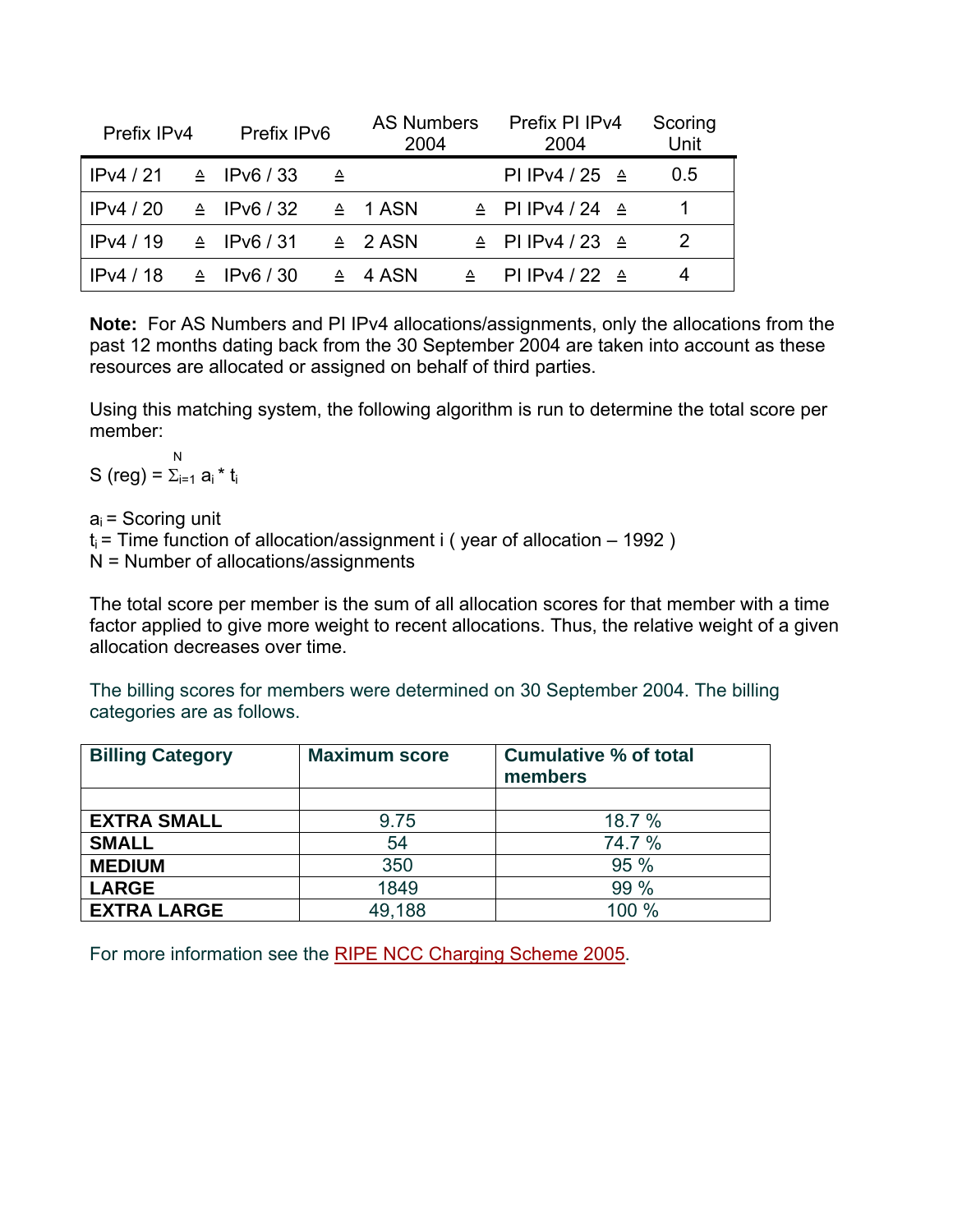## **4. Payment**

### **4.1 General**

Invoices are sent annually at the beginning of November prior to the year at issue via postal mail to the billing address as stated in the registry file. A copy of the invoice is sent by e-mail to the LIR billing contact. Payment is due 30 days after date of invoice.

By prior arrangement it is possible to change your 'billing-scheme' and be billed half-yearly or quarterly. This must be requested before the yearly invoice for the year at issue is sent (i.e. before the 1st November). Quarterly invoices are sent in the beginning of December and an extra EUR 25 service charge applies to each invoice. Note that during the year at issue it is not possible to change the billing scheme.

To make sure the invoices and reminders arrive at the right address, it is important to keep the registry file up-to-date, this can be done via the LIR Portal (see www.ripe.net) or by contacting <bailling@ripe.net>. It is the responsibility of the registry to inform the RIPE NCC of any changes in the billing address. Please note - If a registry ends the RIPE NCC membership in the course of the RIPE NCC financial year, the service fee for that registry must still be paid in full.

### **4.2 Billing procedure**

Invoices are sent annually at the beginning of November prior to the year at issue via postal mail to the billing address as stated in the registry file. A copy of the invoice is sent by e-mail to the LIR billing contact. Payment is due 30 days after date of invoice.

After the initial invoice has been sent, three reminders for this invoice are sent in case of nonpayment.

- The *first reminder* is sent via postal mail and e-mail 30 days after date of invoice. Both the LIR billing contact and the LIR technical contact receive a copy of the reminder by e-mail. The first reminder has no direct consequence on the service level of the registry. However, the fact that the payment has not been received is noted in the registry file.
- If the RIPE NCC does not receive payment within 60 days of the date of invoice, a *second reminder* is sent to the registry. Interest on the outstanding invoice is added at a rate of 5% per annum and a late payment charge of 100 EUR is included in this reminder. At this moment the RIPE NCC will not approve any address space requests, until the registry has contacted the RIPE NCC Billing Department to pay the outstanding fee.
- When payment has not reached the RIPE NCC within 90 days of the date of invoice, a *third reminder* is sent to the registry. Interest on the outstanding invoice is added at a rate of 5% per annum and a late payment charge of 100 EUR is included in this reminder. The service level of the registry is at this point set to NONE. From this moment on the registry will only be able to contact the RIPE NCC Billing Department to pay the fee that is due.